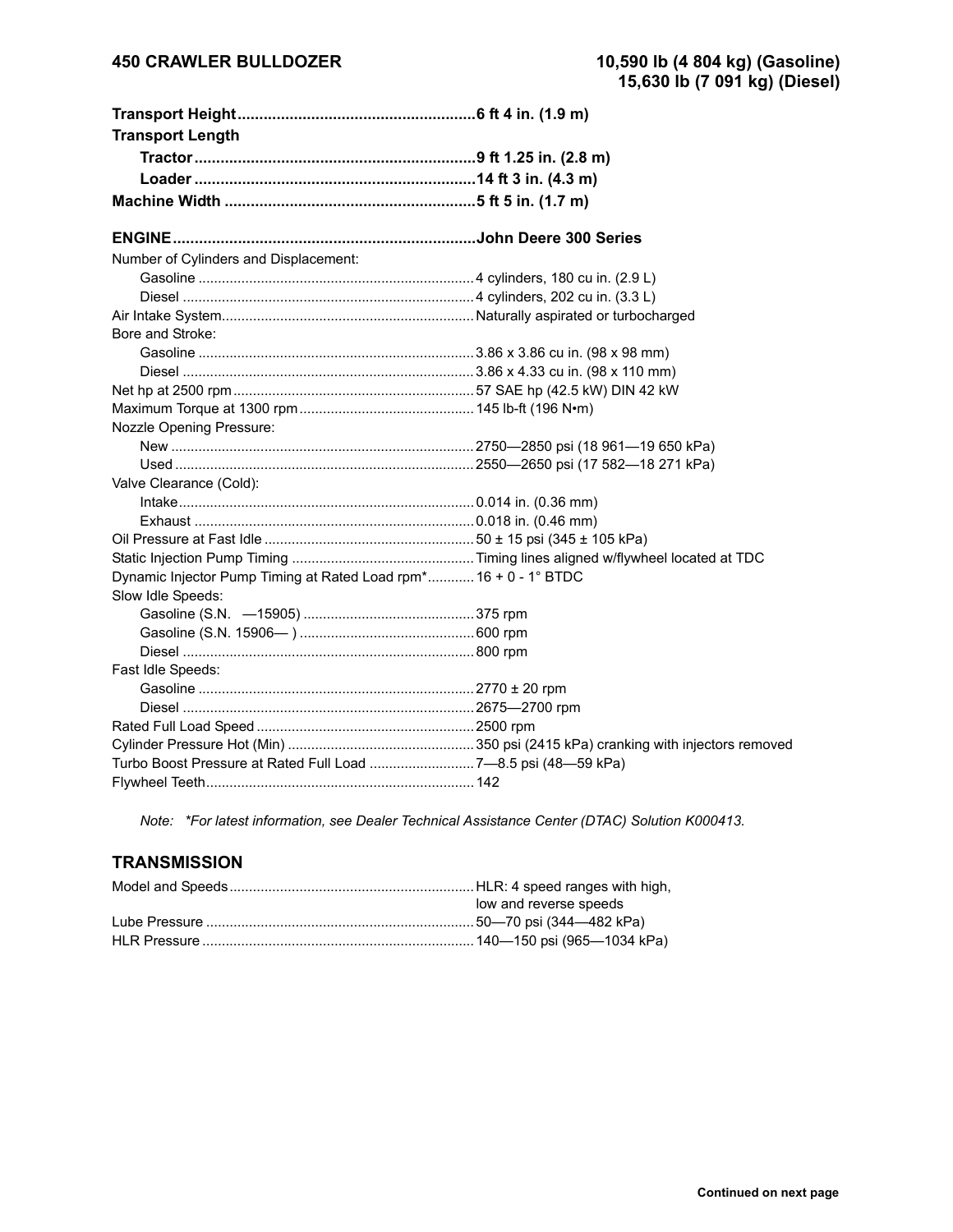## **HYDRAULIC SYSTEM-Open-Center**

| Pump Flow (Min) at 2250 psi (15 515 kPa) and 2500 rpm 14.0 gpm (53 L/min) new    |  |
|----------------------------------------------------------------------------------|--|
|                                                                                  |  |
| Pump Flow (Min) at 2250 psi (15 515 kPa) and 2500 rpm  21.6 gpm (81.8 L/min) new |  |
|                                                                                  |  |
| Pump Flow (Min) at 2250 psi (15 515 kPa) and 2500 rpm  26.1 gpm (98.8 L/min)     |  |

# **RELIEF VALVE SETTINGS**

| System Relief Valve:                |  |
|-------------------------------------|--|
|                                     |  |
|                                     |  |
| Bulldozer:                          |  |
|                                     |  |
|                                     |  |
|                                     |  |
| Loader Circuit Relief Valves:       |  |
| <b>Bucket Dump:</b>                 |  |
|                                     |  |
|                                     |  |
|                                     |  |
| Boom Lift:                          |  |
|                                     |  |
|                                     |  |
|                                     |  |
| 9250 Backhoe Circuit Relief Valves: |  |
|                                     |  |
|                                     |  |
|                                     |  |
|                                     |  |
|                                     |  |
| 9300 Backhoe Circuit Relief Valves: |  |
|                                     |  |
|                                     |  |
|                                     |  |
|                                     |  |
|                                     |  |
| 9550 Backhoe Circuit Relief Valves: |  |
|                                     |  |
|                                     |  |
|                                     |  |
|                                     |  |
|                                     |  |
|                                     |  |